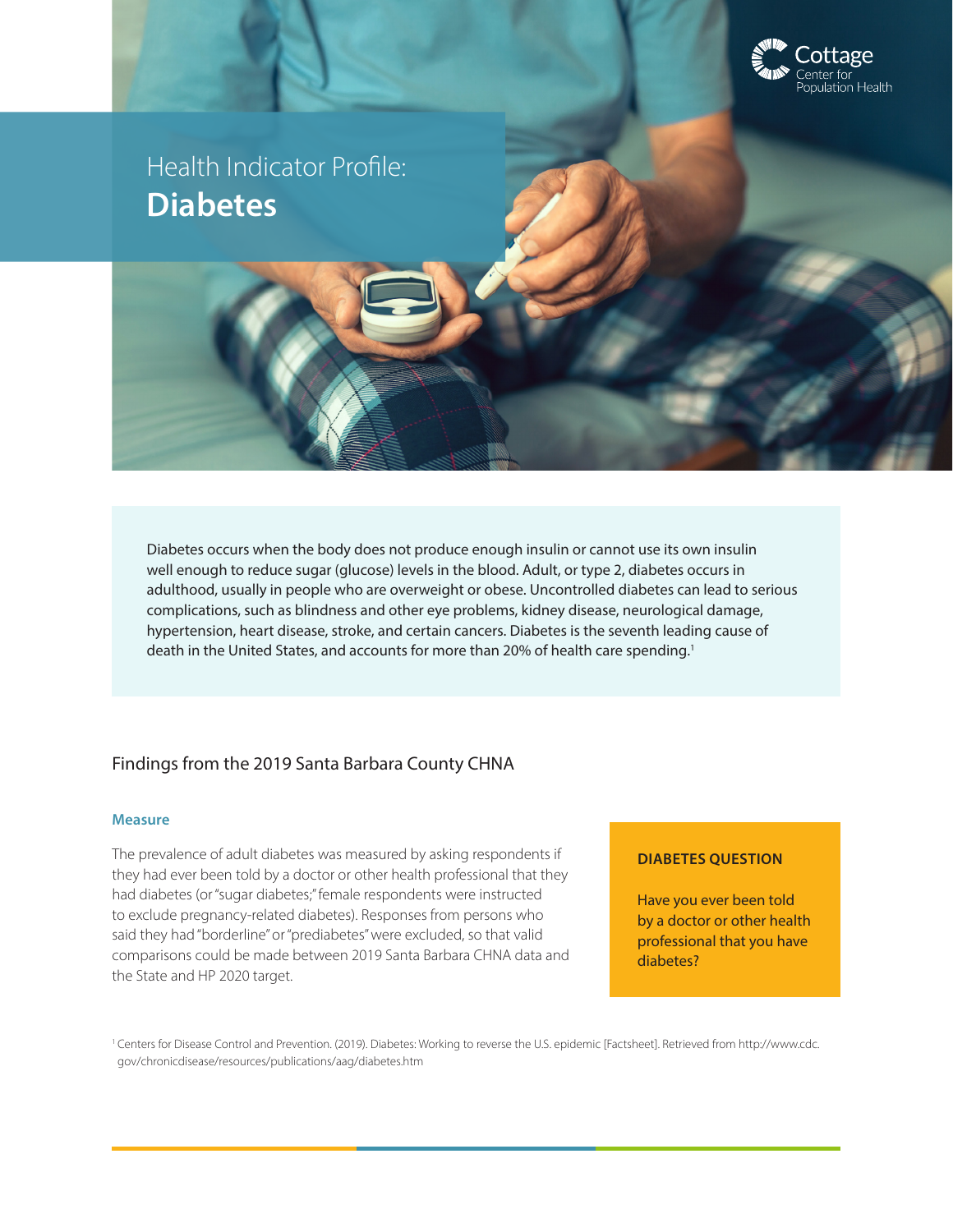# **Table 1. Percentage of adults with diabetes**

|                           | 2016 Santa Barbara<br><b>CHNA</b> | 2019 Santa Barbara<br><b>CHNA</b>              | 2018 California<br><b>BRFSS</b>                 | 2020 Healthy<br><b>People Target</b> |
|---------------------------|-----------------------------------|------------------------------------------------|-------------------------------------------------|--------------------------------------|
|                           | % (95% CI)                        | % (95% CI)                                     | % (95% CI)                                      |                                      |
| <b>Overall</b>            | 8.9 (7.3, 10.5)                   | 7.8(5.7, 9.9)                                  | 10.4 (9.6, 11.1) ^                              | $7.2*$                               |
|                           |                                   |                                                |                                                 |                                      |
| Male                      | 7.8 (5.5, 10.2)                   | 8.1 (5.0, 11.2)                                | 10.5 (9.5, 11.5) ^                              |                                      |
| <b>Female</b>             | 9.9(7.7, 12.2)                    | 7.6 (4.8, 10.4)                                | 10.3 (9.1, 11.4) ^                              |                                      |
|                           |                                   |                                                |                                                 |                                      |
| Hispanic                  | <b>NA</b>                         | 9.4(5.7, 13.2)                                 | 11.8 (10.6, 13.0) ^                             |                                      |
| <b>Non-Hispanic White</b> | <b>NA</b>                         | 6.9(4.3, 9.5)                                  | 9.6(8.6, 10.6)                                  |                                      |
| Other                     | <b>NA</b>                         | 5.8 (0.0, 12.9) +                              | <b>NA</b>                                       |                                      |
|                           |                                   |                                                |                                                 |                                      |
| Age 18-44                 | 3.6(1.7, 5.4)                     | $2.4(0.6, 4.1)$ ^ †                            | $2.6$ (2.0, 3.1) $\land$                        |                                      |
| Age 45-64                 | 13.8 (10.1, 17.5) ^               | 10.9 (2.3, 15.6)                               | 14.4 (12.9, 15.9) ^                             |                                      |
| Age 65+                   | 16.0 (12.5, 19.5) ^               | 18.5 (12.4, 24.7) ^                            | 23.8 (21.2, 26.3) ^                             |                                      |
|                           |                                   |                                                |                                                 |                                      |
| < High School             | 16.1 (10.4, 21.8) ^               | 13.9 (6.6, 21.2)                               | 17.2 (14.9, 19.5) ^                             |                                      |
| <b>High School Grad</b>   | $10.0$ (5.5, 14.5)                | $8.1$ (3.3, 12.9) $\dagger$                    | 8.1 (6.7, 9.5)                                  |                                      |
| <b>Some College</b>       | 7.4 (5.2, 9.6)                    | 8.2 (4.5, 11.9)                                | 10.8 (9.3, 12.4) ^                              |                                      |
| <b>College Grad</b>       | $5.1$ $(3.5, 6.7)$                | $4.0(2.1, 5.9)$ <sup><math>\wedge</math></sup> | 7.6(6.4, 8.7)                                   |                                      |
|                           |                                   |                                                |                                                 |                                      |
| $<$ \$35,000              | 11.5(8.4, 14.5)                   | 9.3(5.4, 13.3)                                 | 14.3 (12.8, 15.8) ^                             |                                      |
| \$35,000-\$74,999         | 9.7(5.7, 13.8)                    | 10.5 (5.2, 15.7)                               | $9.3(7.7, 10.9)$ <sup><math>\wedge</math></sup> |                                      |
| \$75,000 or Greater       | 4.3(2.6, 5.9)                     | 4.9 (1.9, 7.9) +                               | 7.0(5.9, 8.1)                                   |                                      |

^ Significant difference between estimate and 2020 Healthy People 2020 target

†Unreliable estimate (Relative Standard Error >0.3)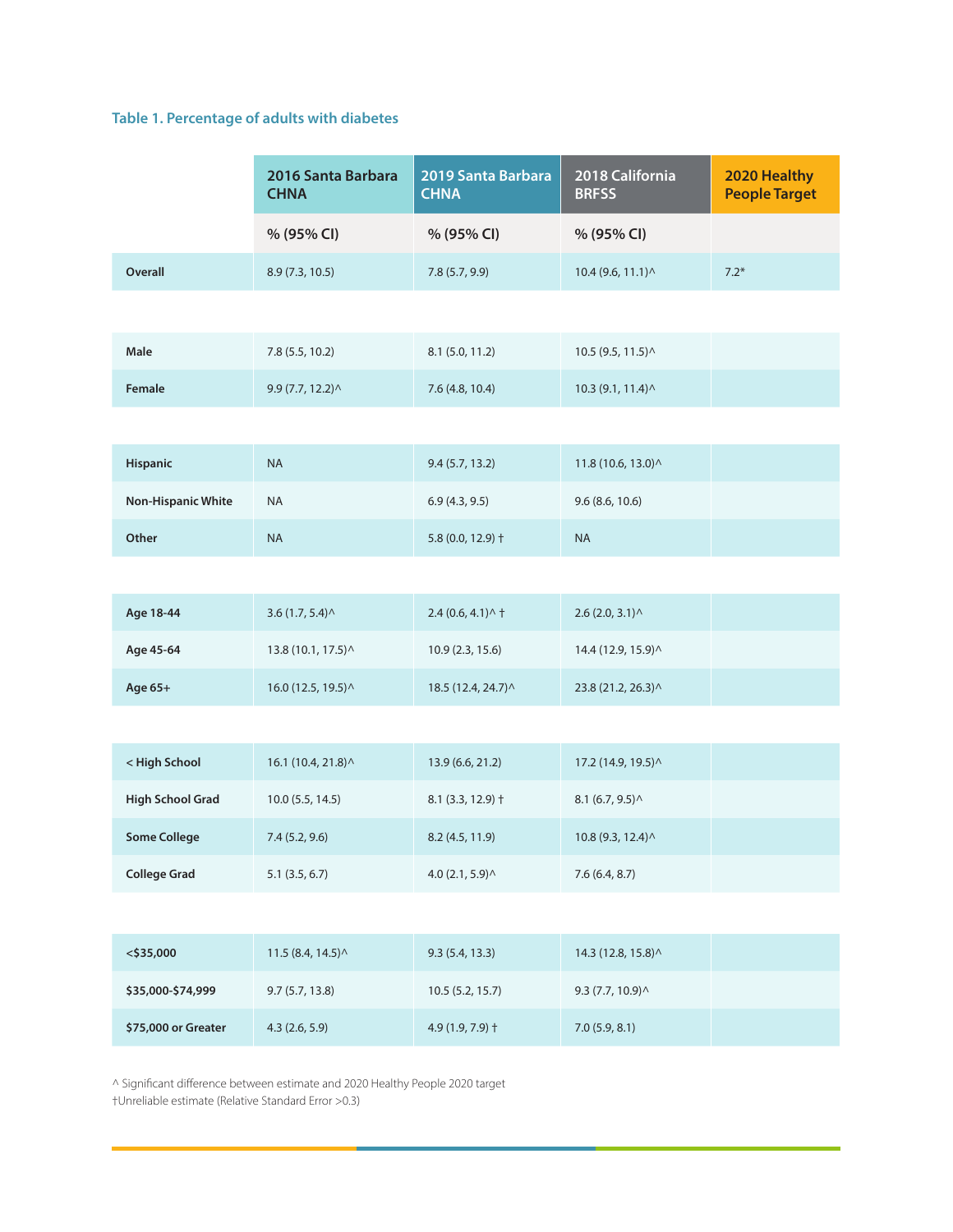#### **Health disparities**

In 2019 Santa Barbara County was slightly above the HP 2020 target for diabetes at 7.8% vs 7.2%. Only two subgroups are significantly below the target, those aged 18-44 and those with a college education. Those aged 65 and over were the only subgroup with a diabetes estimate significantly higher than 2020 target at 18.5%. Santa Barbara County in 2019 is lower than Californians in 2018 in nearly every sub-population except for high school graduates and those in the middle household category (\$35,000-\$74,999). Santa Barbara college graduates and those in the highest income category were significantly lower in terms of diabetes when compared to the same groups in California 2018.

Most impacted demographic subgroups include Hispanics, those aged 65 years or older, those with less than high school education, and those with household incomes below \$75,000 (see figures below).



#### **Figure 1. 2019 Percentage of adults who have diabetes by demographic group**